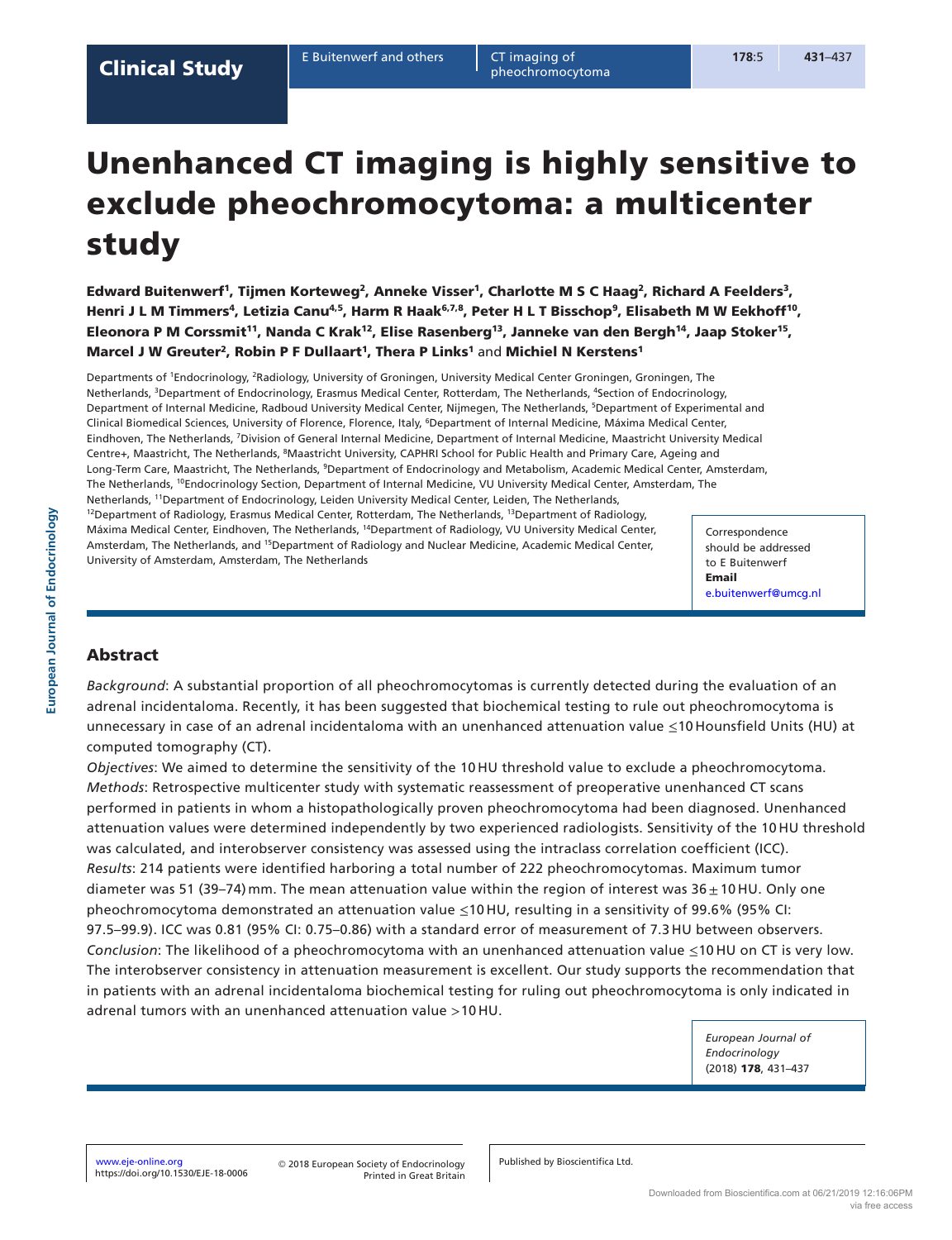## Introduction

Pheochromocytomas are rare neuroendocrine tumors arising from chromaffin tissue in the adrenal medulla [\(1\)](#page-5-0). Timely diagnosis is crucial because patients are at increased risk for serious cardiovascular complications due to uncontrolled catecholamine hypersecretion ([2,](#page-5-1) [3\)](#page-5-2). In general, the presence of a pheochromocytoma is suspected in case of typical signs and symptoms such as paroxysmal headaches, palpitations, sweating and hypertension [\(4](#page-5-3)). The diagnosis of a pheochromocytoma is biochemically established by demonstration of elevated plasma or urinary levels of metanephrines, the *O*-methylated metabolites of catecholamines. However, a substantial proportion of patients with pheochromocytoma is either asymptomatic or may present with less typical signs and symptoms ([5,](#page-5-4) [6\)](#page-5-5). In such cases, a pheochromocytoma may be detected following the hormonal evaluation of an adrenal incidentaloma, which is defined as an adrenal mass >1cm discovered incidentally during imaging procedures performed for reasons unrelated to adrenal disease [\(7](#page-5-6)). The reported prevalence of pheochromocytoma in adrenal incidentaloma cohorts is approximately 5–7% ([8](#page-5-7), [9](#page-5-8)). Conversely, nearly 30% of all pheochromocytomas are currently being diagnosed through the evaluation of adrenal incidentalomas [\(10](#page-5-9)). In view of these prevalence data, and the premise that a diagnosis of pheochromocytoma should not be missed, determination of metanephrines is recommended by the majority of guidelines on the management of adrenal incidentalomas [\(7,](#page-5-6) [9\)](#page-5-8).

It has been suggested, however, that the likelihood of a pheochromocytoma is extremely low when the adrenal tumor demonstrates an unenhanced CT attenuation value ≤10Hounsfield Units (HU). If this assumption would indeed be true, then expensive measurement of metanephrines could be reserved for adrenal incidentalomas with an unenhanced attenuation value above this threshold [\(11](#page-6-0), [12,](#page-6-1) [13](#page-6-2)). In agreement with these observations, the recent guideline issued by the European Society of Endocrinology/European Network for the Study of Adrenal Tumors (ESE/ENSAT) states that it seems reasonable to avoid measuring metanephrines in case of an adrenal incidentaloma with an unenhanced attenuation value ≤10HU ([9\)](#page-5-8). The quality of evidence behind this recommendation is very low, as only a few small-sized studies are available on this subject. Moreover, there are several reports describing pheochromocytomas with an unenhanced attenuation value ≤10HU, suggesting that

the sensitivity of this cut-off point might be suboptimal for application in clinical practice ([14,](#page-6-3) [15](#page-6-4)).

We therefore aimed to systematically evaluate the characteristics of pheochromocytoma at unenhanced CT scan in a large-sized study in order to determine the diagnostic value of this cut-off value to exclude the presence of a pheochromocytoma.

## Subjects and methods

Patients with histologically proven pheochromocytoma diagnosed between the year 2000 and 2017 were identified in six university medical centers and one nonuniversity teaching hospital in The Netherlands. Patients were considered eligible if the original preoperative unenhanced CT scan images of the adrenal glands were available for analysis. Recurrent or residual tumors were excluded. This retrospective study has been exempted from review and approval by the medical research and ethics committee of the University of Groningen, The Netherlands, according to the Dutch Medical Research Involving Human Subjects Act.

Clinical and biochemical data were extracted from the medical records and were anonymized before further analysis. Selected CT scans were reviewed independently by two experienced radiologists (T K and C H) using a standardized protocol. The radiologists were not blinded for the diagnosis of pheochromocytoma. Scanning acquisition and reconstruction parameters were extracted and the image quality was graded sufficient or insufficient for further analysis. The presence of movement or beam artifacts that interfered with attenuation measurement, incomplete visualization of the tumor and slice thickness >5mm were considered as factors rendering the image quality insufficient. A two-dimensional region of interest (ROI) was drawn in the transversal plane by each radiologist avoiding the edges of the tumor and areas containing necrosis, calcifications and cystic formations. The radiologists had also access to the post-contrast series in case these were performed, which enabled more precise drawing of the ROI. The mean attenuation value, standard deviation of the attenuation value and ROI size were determined. In order to limit interobserver variability, a volume of interest (VOI) encapsulating the whole tumor was generated using a workstation (Syngo.via (version VB10B\_HF06) Siemens Healthineers, Erlangen, Germany), which automatically determined the borders of the tumor. In a second step, these borders were visually checked and,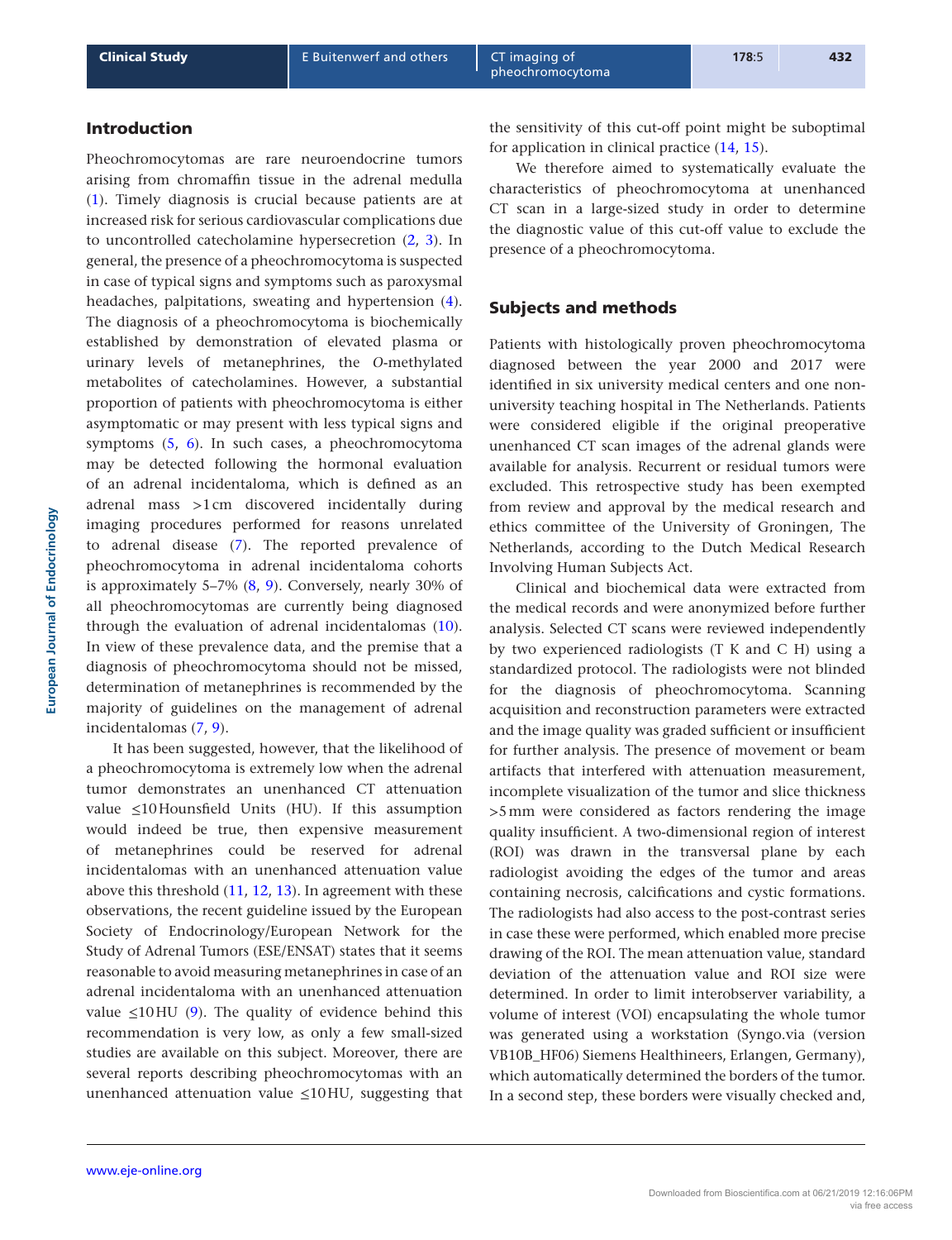if needed, manually corrected. The software subsequently calculated the volume in which the mean attenuation value and the standard deviation of the attenuation value were determined. This enabled precise determination of the tumor volume even in case of an irregular shaped adrenal lesion. The standard deviation of each volumetric attenuation value was used as a measure of heterogeneity of the tumor. The amount of necrosis was estimated, and the presence of fine or coarse calcifications was graded.

The primary objective of this study was to determine the sensitivity of the 10HU cut-off value to demonstrate or exclude the presence of a pheochromocytoma. Sensitivity was calculated as a percentage with 95% confidence intervals. As secondary objective of this study, we determined concordance between radiologists with respect to classification of the pheochromocytoma (i.e. attenuation  $\leq$  or  $>$ 10HU) using Cohen's Kappa coefficient. Consistency of attenuation measurements between radiologists was assessed using the intraclass correlation coefficient (ICC) and a standard error of measurement. Consistency between the volumetric measurement and transversal measurement was assessed with ICC. Another, secondary objective of this study was to determine potential relationships between the attenuation value, presence of calcifications, tumor necrosis tumor heterogeneity and acquisition and reconstruction parameters using Pearson's or Spearman correlations coefficients were appropriate. Kruskal–Wallis and Mann– Whitney tests were used to assess the relationship between attenuation value and categorical data where appropriate. The difference between volumetric and transversal attenuation measurement was calculated as a marker of selection bias in the ROI placement. Plasma and urinary metanephrines were calculated as ratios of the upper reference limit maintained by each laboratory and the biochemical phenotype was determined as previously described ([16\)](#page-6-5).

Data are represented as  $mean \pm$ standard deviation (s.p.) or median (interquartile range) where appropriate. Statistical analyses were performed using SPSS, version 23.0 for Windows (IBM Corporation). A two-sided *P* value <0.05 was considered significant.

#### Results

We initially identified 224 eligible patients with pheochromocytoma from whom a preoperative unenhanced CT scan was available. After review, 10 cases were excluded since the pheochromocytoma was not fully Table 1 Characteristics of 214 study subjects with a pheochromocytoma. Data are represented as mean $\pm$ s.D., median (IQR) or percentages.

| Age (years)                             | $53 + 15$         |
|-----------------------------------------|-------------------|
| Sex (m/f)                               | 40%/60%           |
| $BMI$ (kg/m <sup>2</sup> )              | 54.4 (21.8-27.9)  |
| PCC localization (left/right/bilateral) | 47%/49%/4%        |
| Plasma MN (ratio of URL)                | $3.9(1.1 - 14.3)$ |
| Plasma NMN (ratio of URL)               | $7.9(2.3 - 18.8)$ |
| Urinary MN (ratio of URL)               | $4.1(1.0-14.5)$   |
| Urinary NMN (ratio of URL)              | $3.6(1.7 - 7.7)$  |
| Biochemical phenotype (A/NA)            | 66%/34%           |
|                                         |                   |

A, adrenergic; BMI, body mass index; MN, metanephrine; NA, noradrenergic; NMN, normetanephrine; PCC, pheochromocytoma; URL, upper reference limit.

imaged in nine cases and the image quality was insufficient in one case. Therefore, 214 patients harboring a total of 222 histologically confirmed pheochromocytomas were included into the final analysis. The mean age of patients was  $53\pm15$  years, 60% were female and the biochemical phenotype was predominantly adrenergic (Table 1). In 32% of cases, the pheochromocytoma was diagnosed during the evaluation of an adrenal incidentaloma. Acquisition and reconstruction characteristics are shown in Table 2. In 89% of CT scans, tube potential was set at 120kilovolt (kV) and in 85% of cases additional postcontrast series were available.

The maximum tumor diameter in any plane was 51 (39–74)mm and median tumor volume was 31  $(13-92)$  cm<sup>3</sup>. Mean unenhanced attenuation value within the ROI placed by each radiologist was  $36\pm9$ HU and  $37±9$  HU for observer 1 and observer 2, respectively

Table 2 Acquisition and reconstruction parameters of 214 CT scans. Data are represented as percentage or median (IQR).

| <b>Parameters</b>            | <b>Values</b>  |
|------------------------------|----------------|
| Slices                       |                |
| 16                           | 17%            |
| 64                           | 21%            |
| 320                          | 14%            |
| Other                        | 28%            |
| Unknown                      | 20%            |
| Slice thickness (mm)         | $3.0(2.0-3.2)$ |
| Slice increment (mm)         | $2.0(1.5-3.0)$ |
| Tube potential (kV)          |                |
| < 120                        | 7%             |
| 120                          | 89%            |
| >120                         | 4%             |
| <b>Reconstruction kernel</b> |                |
| Soft                         | 39%            |
| Medium                       | 56%            |
| Unknown                      | 5%             |

**European Journal of Endocrinology**

European Journal of Endocrinology

www.eje-online.org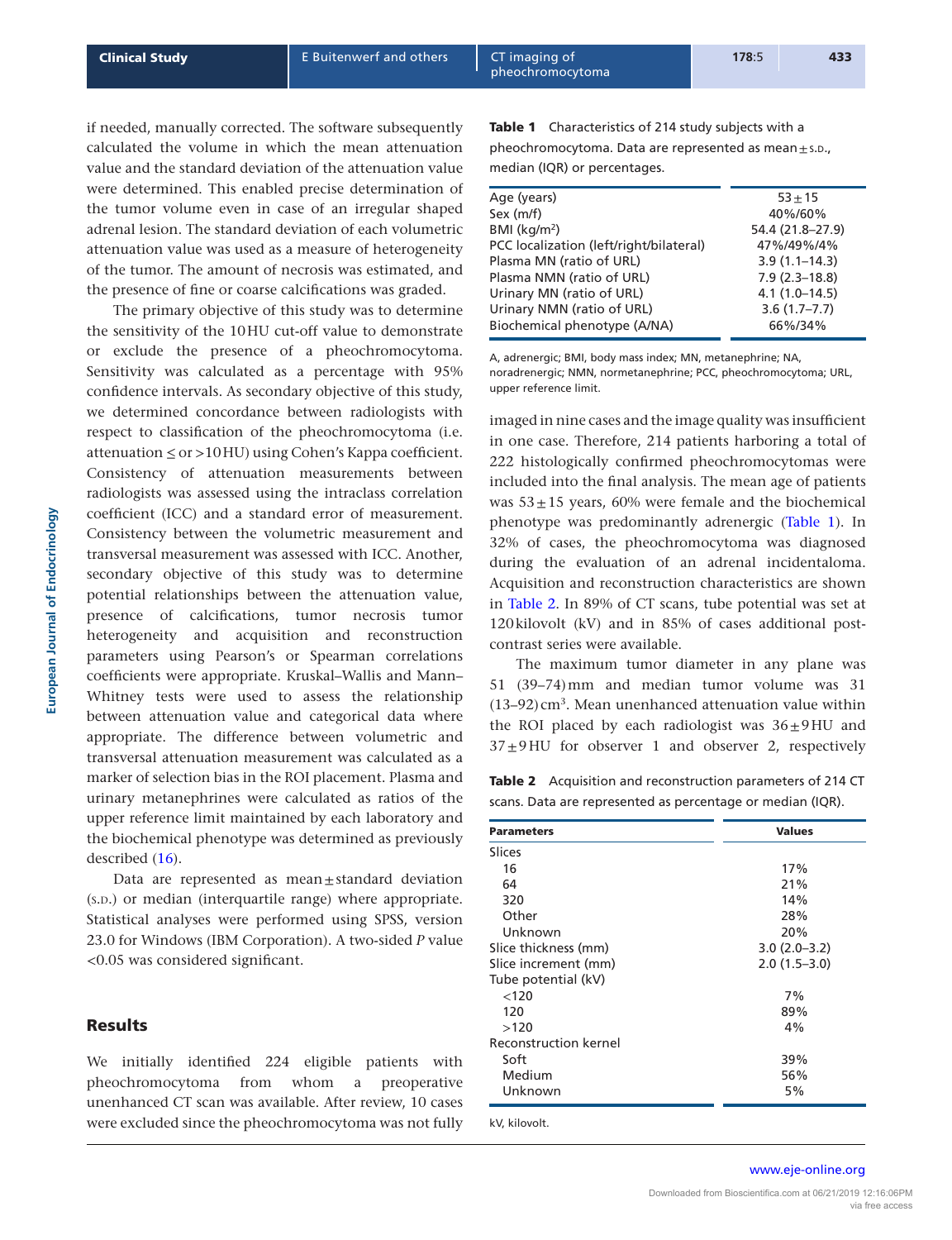| <b>Clinical Study</b> | E Buitenwerf and others | CT imaging of<br>pheochromocytoma | 178:5 | 434 |
|-----------------------|-------------------------|-----------------------------------|-------|-----|
|                       |                         |                                   |       |     |

| <b>Tumor characteristics</b>             | <b>Values</b> | <b>Observer 1</b> | <b>Observer 2</b> | <b>Volumetric</b> |
|------------------------------------------|---------------|-------------------|-------------------|-------------------|
| Diameter transversal plane (mm)          | 43 (33-64)    |                   |                   |                   |
| Orthogonal diameter (mm)                 | $36(25 - 50)$ |                   |                   |                   |
| Maximum diameter (mm)                    | 51 (39-74)    |                   |                   |                   |
| Calcifications (%)                       |               |                   |                   |                   |
| None                                     | 93            |                   |                   |                   |
| Fine                                     | 3             |                   |                   |                   |
| Course                                   | 4             |                   |                   |                   |
| Necrosis (%)                             |               |                   |                   |                   |
| $\mathbf{0}$                             | 51            |                   |                   |                   |
| $\leq 10$                                | 10            |                   |                   |                   |
| $11 - 50$                                | 21            |                   |                   |                   |
| >50                                      | 18            |                   |                   |                   |
| Region of interest $(cm^2)^*$            |               | $4.8(2.7 - 8.3)$  | $2.9(1.6-5.2)$    | $31(13-92)$       |
| Mean attenuation value (HU)              |               | $36 \pm 9$        | $37 + 9$          | $32 + 9$          |
| s. <sub>D</sub> . attenuation value (HU) |               | $18 + 7$          | $18\pm8$          | $24 + 9$          |

Table 3 Tumor characteristics and attenuation values of 222 pheochromocytomas. Data are represented as mean $\pm$ s.p., median (IQR) or percentages.

\*The region of interest for the volumetric measurement is expressed as  $cm<sup>3</sup>$ . HU, Hounsfield Units.

(Table 3). The ICC was 0.81 (95% CI: 0.75–0.86) and standard error of measurement was 7.3HU between observers. The unenhanced attenuation value of 221 pheochromocytomas was classified >10HU by both radiologists, whereas one pheochromocytoma was judged concordantly ≤10HU. This resulted in perfect interobserver reliability: *k*=1.00, *P*<0.001. The sensitivity of the 10HU cut-off for identifying a pheochromocytoma was 99.6% (95% CI: 97.5–99.9; Figs 1 and [2](#page-4-0)).

Mean attenuation value in the VOI was  $32 \pm 9$  HU. ICC was 0.75 (95% CI: 0.24–0.89) and standard error of measurement was 8.4HU between the volumetric attenuation value and both measurements in the transversal plane. The difference between volumetric and transversal attenuation measurements was positively associated with tumor heterogeneity (standard deviation of the VOI attenuation value,  $R_s$  0.23,  $P=0.001$ ) as well as, with the presence of necrosis  $(R_s 0.32, P < 0.001)$ , but not with tumor volume  $(R_s 0.06, P=0.399)$ .

Interrater reliability between radiologists for scoring calcifications and necrosis was *k*=0.56 and *k*=0.54, respectively (*P*<0.001 for both). The mean attenuation value in the transversal plane was not significantly associated with tumor volume, presence of calcifications, tube potential or tumor heterogeneity (data not shown). The mean attenuation value in the transversal plane was lower in tumors containing more than 50% necrosis (mean attenuation  $37\pm9$ ,  $38\pm6$ ,  $38\pm7$  and  $33\pm7$  HU for 0, 1–10, 11–50 and >50% necrosis respectively, *P*=0.029).

The single patient with an unenhanced attenuation value ≤10HU was found to have Cushing's syndrome caused by ectopic ACTH secretion from a left-sided pheochromocytoma. The diagnosis of pheochromocytoma was not considered before surgery, but was established by pathological examination of the resected adrenal gland, demonstrating a 3.5cm large tumor consisting of cell nests with eosinophilic cytoplasm, with positive immunohistochemical staining for chromogranine, synaptophysine, S-100 and ACTH. Preoperative



### Figure 1

Bland–Altman plot of 222 pheochromocytoma showing the mean value of attenuation measurements by two radiologists from a single patient (X-axis) plotted against the difference between the same two results (Y-axis). The solid horizontal line represents the mean difference of all measurements with corresponding 95% limits of agreement represented as the dotted lines.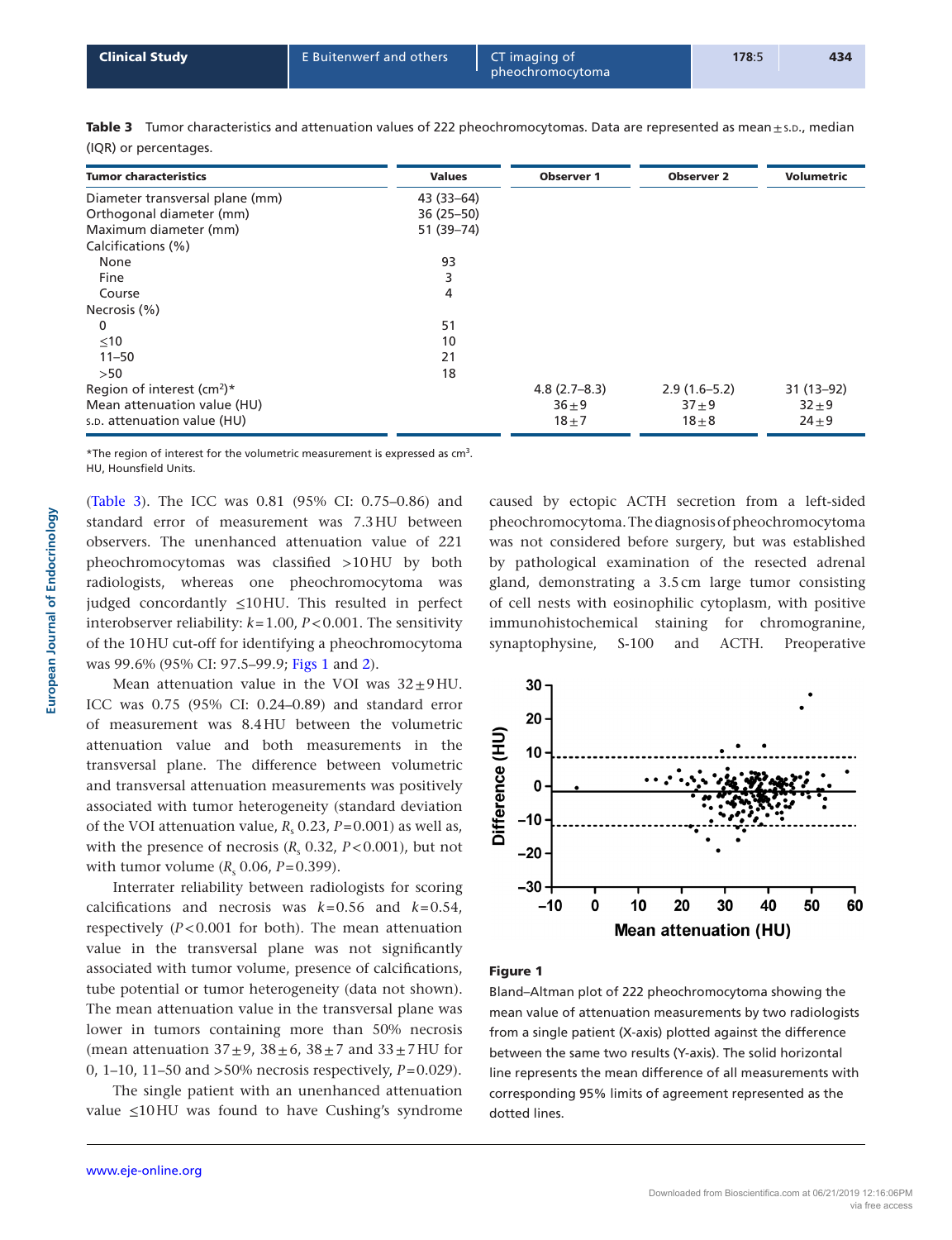<span id="page-4-0"></span>

#### Figure 2

Cumulative distribution in percentage (Y-axis) displayed for the mean attenuation value (X-axis) for 222 pheochromocytomas on the left. On the right side, a magnification of the lower range of attenuation values including the intersection with the 10 HU cut-off value.

urinary free cortisol excretion was 13 000nmol/24h. The unenhanced attenuation value measured by both radiologists was −4HU and the VOI attenuation value was −15HU. Remarkably, the standard deviation of the attenuation value of this tumor represented the highest value of the entire study population (i.e. 66HU), despite the absence of necrosis, cystic parts or calcifications (Fig. 3).

## **Discussion**

In this large retrospective multicenter study, we show that the finding of an unenhanced attenuation value ≤10HU in an adrenal gland tumor has a high diagnostic value of



## Figure 3

Left-sided pheochromocytoma with ectopic ACTH production demonstrating an unenhanced attenuation value of −4HU.

99.6% to exclude the presence of a pheochromocytoma. Moreover, the applicability of this method is underlined by the excellent interobserver agreement.

Over the past two decades, there has been a rapid increase in the utilization of various imaging techniques, which has led to a marked rise in the detection rate of adrenal incidentalomas. Radiological studies report a frequency varying from 3% to 10%, with the highest rates among the elderly ([9](#page-5-8), [17](#page-6-6), [18,](#page-6-7) [19\)](#page-6-8). The detection of an adrenal incidentaloma should be followed by further analysis in order to evaluate whether the lesion is hormonal active or not and whether the adrenal tumor is benign or malignant. For this purpose, several algorithms have been developed ([7](#page-5-6), [9](#page-5-8), [20](#page-6-9)). One of the common denominators in all these algorithms is the recommendation to measure metanephrines in plasma or urine in order to exclude the presence of a pheochromocytoma. However, the recently issued ESE/ENSAT guideline has suggested that determination of metanephrines might be obviated in case of an adrenal incidentaloma with an unenhanced CT attenuation value  $\leq 10$  HU ([9](#page-5-8)). This recommendation was based on small-sized studies predominantly describing pheochromocytomas with an unenhanced attenuation value  $>10$ HU [\(21,](#page-6-10) [22](#page-6-11)). In agreement with these earlier reports, we demonstrate that pheochromocytomas with low unenhanced attenuation values are a very infrequent phenomenon.

Biochemical tests for pheochromocytoma have an excellent negative predictive value of 0.99 ([23\)](#page-6-12). However, the specificity depends quite strongly on preanalytical conditions, such as the use of certain drugs (e.g. tricyclic antidepressants, dopamine D2 receptor antagonists) and the requirement of a correctly collected 24-h urine or blood sampling after at least 20min of supine rest for measurement of metanephrines in urine or plasma, respectively [\(24\)](#page-6-13). In addition, determination of metanephrines is rather expensive. As it is not always feasible to create optimal preanalytical conditions the rate of false-positive measurements might be increased, subsequently resulting in more diagnostic testing to rule out pheochromocytoma at higher costs [\(25](#page-6-14)). Moreover, almost 70% of adrenal incidentalomas demonstrate attenuation values ≤10HU, illustrating the large proportion of patients that might benefit from using the attenuation threshold in order to determine which patients need biochemical screening as second-line testing to rule out pheochromocytoma ([26](#page-6-15)). Notably, approximately 3500 patients with adrenal incidentaloma and attenuation value ≤10HU would need to be biochemically screened in order to diagnose one case of pheochromocytoma,

#### www.eje-online.org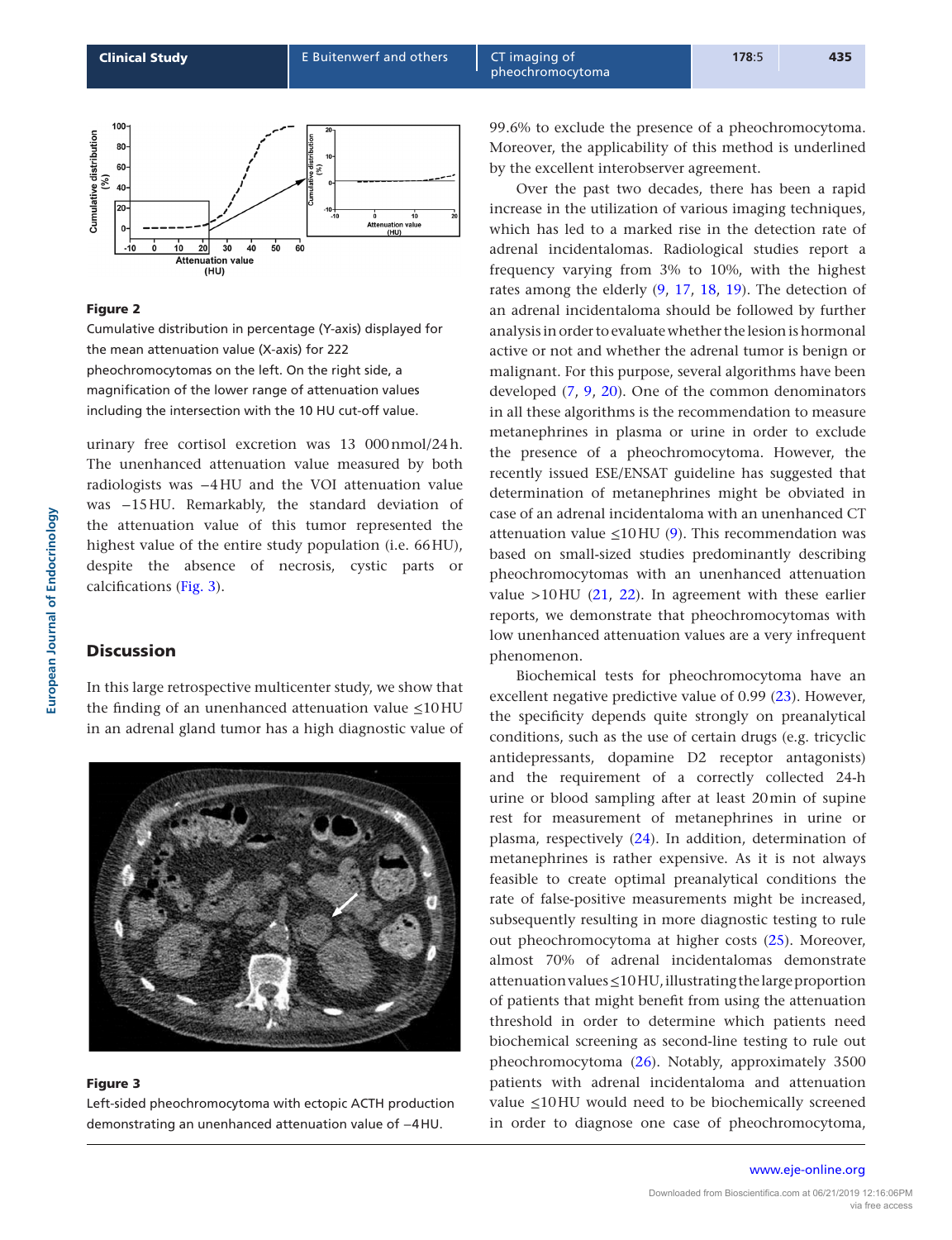since no control group was included might be considered as a limitation. It should be noted, however, that the specificity of the 10HU cut-off value is known to be very low for diagnosing a pheochromocytoma [\(30\)](#page-6-19).

In conclusion, the likelihood that an adrenal incidentaloma with an unenhanced CT attenuation value ≤10HU represents a pheochromocytoma is very low. Our results do not support the widespread clinical practice to determine metanephrines in every patient with an adrenal incidentaloma.

#### **Declaration of interest**

The authors declare that there is no conflict of interest that could be perceived as prejudicing the impartiality of this study.

#### **Funding**

This research did not receive any specific grant from any funding agency in the public, commercial or not-for-profit sector.

#### References

- <span id="page-5-0"></span>1 DeLellis R, Heitz P & Eng C. *Pathology and Genetics: Tumours of Endocrine Organs (IARC WHO Classification of Tumours)*. Lyon, France: IARC Press, 2004.
- <span id="page-5-1"></span>2 Stolk RF, Bakx C, Mulder J, Timmers HJ & Lenders JW. Is the excess cardiovascular morbidity in pheochromocytoma related to blood pressure or to catecholamines? *Journal of Clinical Endocrinology and Metabolism* 2013 **98** 1100–1106. [\(https://doi.org/10.1210/jc.2012-](https://doi.org/10.1210/jc.2012-3669) [3669\)](https://doi.org/10.1210/jc.2012-3669)
- <span id="page-5-2"></span>3 Zelinka T, Petrak O, Turkova H, Holaj R, Strauch B, Krsek M, Vrankova AB, Musil Z, Duskova J, Kubinyi J *et al*. High incidence of cardiovascular complications in pheochromocytoma. *Hormone and Metabolic Research* 2012 **44** 379–384. [\(https://doi.](https://doi.org/10.1055/s-0032-1306294) [org/10.1055/s-0032-1306294\)](https://doi.org/10.1055/s-0032-1306294)
- <span id="page-5-3"></span>4 Lenders JW, Eisenhofer G, Mannelli M & Pacak K. Phaeochromocytoma. *Lancet* 2005 **366** 665–675. [\(https://doi.](https://doi.org/10.1016/S0140-6736(05)67139-5) [org/10.1016/S0140-6736\(05\)67139-5\)](https://doi.org/10.1016/S0140-6736(05)67139-5)
- <span id="page-5-4"></span>5 Mannelli M, Lenders JW, Pacak K, Parenti G & Eisenhofer G. Subclinical phaeochromocytoma. *Best Practice and Research Clinical Endocrinology and Metabolism* 2012 **26** 507–515.
- <span id="page-5-5"></span>6 Mannelli M, Ianni L, Cilotti A & Conti A. Pheochromocytoma in Italy: a multicentric retrospective study. *European Journal of Endocrinology* 1999 **141** 619–624. [\(https://doi.org/10.1530/](https://doi.org/10.1530/eje.0.1410619) [eje.0.1410619\)](https://doi.org/10.1530/eje.0.1410619)
- <span id="page-5-6"></span>7 Young WF Jr. Clinical practice. The incidentally discovered adrenal mass. *New England Journal of Medicine* 2007 **356** 601–610. [\(https://](https://doi.org/10.1056/NEJMcp065470) [doi.org/10.1056/NEJMcp065470\)](https://doi.org/10.1056/NEJMcp065470)
- <span id="page-5-7"></span>8 Barzon L, Sonino N, Fallo F, Palu G & Boscaro M. Prevalence and natural history of adrenal incidentalomas. *European Journal of Endocrinology* 2003 **149** 273–285. [\(https://doi.org/10.1530/](https://doi.org/10.1530/eje.0.1490273) [eje.0.1490273\)](https://doi.org/10.1530/eje.0.1490273)
- <span id="page-5-8"></span>9 Fassnacht M, Arlt W, Bancos I, Dralle H, Newell-Price J, Sahdev A, Tabarin A, Terzolo M, Tsagarakis S & Dekkers OM. Management of adrenal incidentalomas: European Society of Endocrinology Clinical Practice Guideline in collaboration with the European Network for the Study of Adrenal Tumors. *European Journal of Endocrinology* 2016 **175** G1–G34. [\(https://doi.org/10.1530/EJE-16-0467\)](https://doi.org/10.1530/EJE-16-0467)
- <span id="page-5-9"></span>10 Kopetschke R, Slisko M, Kilisli A, Tuschy U, Wallaschofski H, Fassnacht M, Ventz M, Beuschlein F, Reincke M, Reisch N &

assuming a 5% prevalence of pheochromocytoma in the adrenal incidentaloma population, 70% frequency of attenuation  $\leq 10$  HU and a false-negative rate of 0.4% of radiological classification as determined in the present study. We cannot exclude, however, the possibility that under certain clinical circumstances determination of metanephrines might still be indicated in case of an adrenal mass with a attenuation <10HU, e.g. in a patient with symptoms suggestive of a pheochromocytoma or when biopsy or adrenalectomy is considered.

The single patient with a false-negative CT scan had an unusual clinical picture of Cushing's syndrome due to ectopic ACTH production by a pheochromocytoma. In this case, the mean attenuation value might have been decreased as a result of the higher cholesterol content associated with the profound hypersecretion of cortisol as is also supported by the extremely high standard deviation of the attenuation value.

Our data further illustrate that clinical applicability of this measurement in daily practice is very reliable if basic rules of ROI drawing are taken into account [\(27](#page-6-16)). This is underlined by good interobserver consistency and excellent concordance between radiologists. Selective ROI placement was shown to be especially valuable in heterogeneous tumors with more necrosis. It has been shown that acquisition and reconstruction parameters of CT scans, such as tube potential and scanner type, can induce small changes in attenuation values and a lack of uniformity in these settings might be considered a shortcoming of the current study [\(28\)](#page-6-17). For example, a significant proportion of adrenal incidentalomas was reclassified over time when using the 10HU cut-off value due to variability between CT scanners and observer [\(29\)](#page-6-18). However, the magnitude of this variability is very low and our data show that only a small proportion of pheochromocytomas demonstrates an attenuation value close to 10HU. This suggests that differences in acquisition and reconstruction parameters or interobserver variability are unlikely to affect the radiologic classification of these adrenal tumors ([28\)](#page-6-17).

The major strengths of the current study are the systematic reassessment by two independent radiologists performing attenuation measurements in accordance with daily practice in a relatively large number of pheochromocytomas. A limitation of our study is the possibility of confirmation bias due to the non-blinded design or incorporation bias as CT is part of routine diagnostic work-up in case of a pheochromocytoma. Also, its retrospective design, and the fact that we were not able to determine the specificity of the HU threshold value